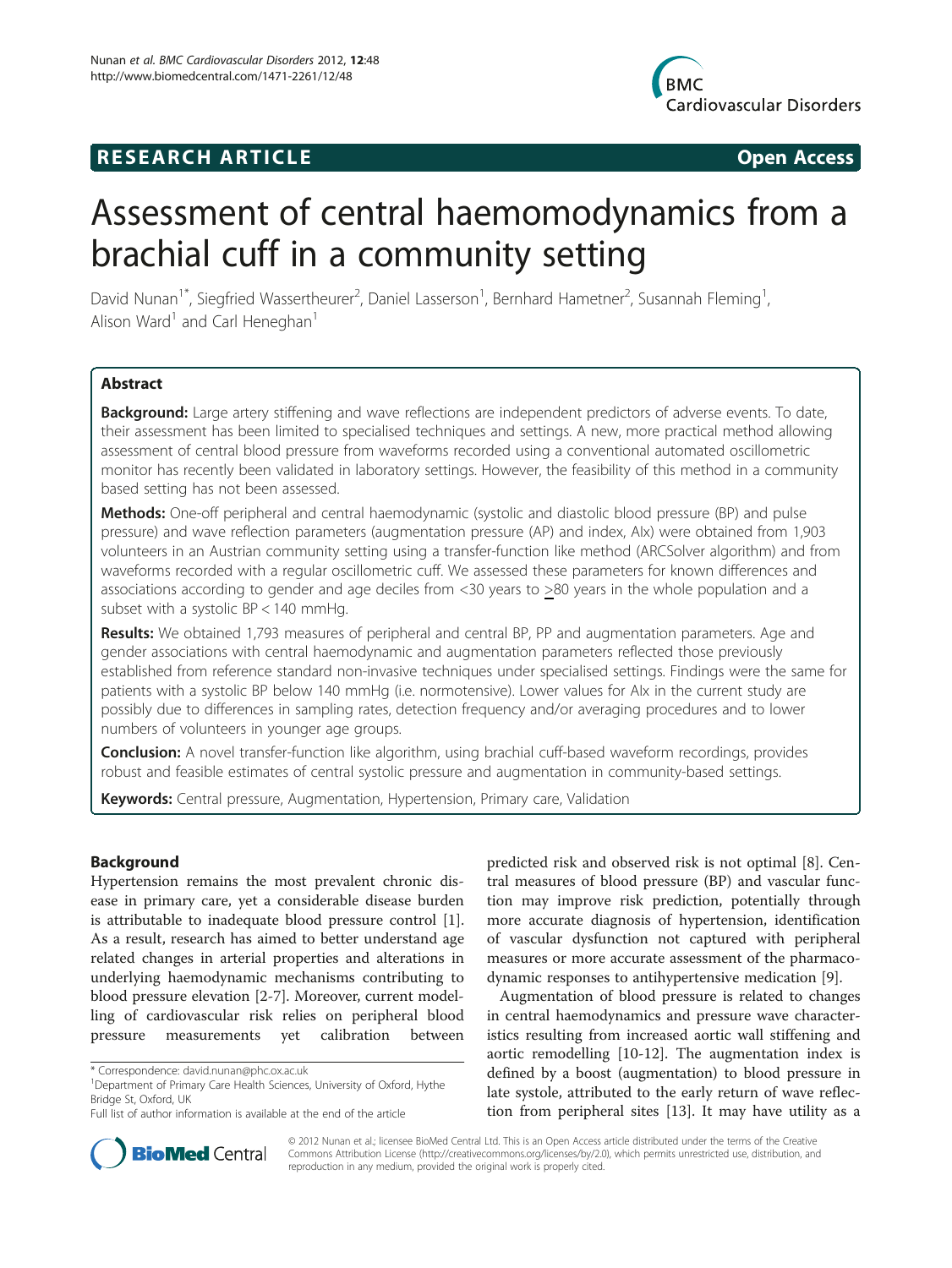predictor of vascular events as large artery stiffening and wave reflections have been identified as the most important pathophysiological determinants of isolated systolic hypertension [[14\]](#page-8-0). Regardless of the underlying mechanism, alterations in central and pulse wave characteristics are independently associated with increased risk of mortality and morbidity [\[15\]](#page-8-0). Therefore, pulse wave analysis is potentially a useful adjunct to cardiovascular risk assessment in clinical practice [[16-19](#page-8-0)].

Despite the growing evidence base, pulse wave analysis assessment is yet to be adopted into clinical practice. This is most likely due to the lack of a pragmatic means in which to perform this analysis in real world settings. The evidence base to date has been provided from studies using non-invasive techniques (such as applanation tonomotry or mechanotransducers) that apply the current gold-standard methods for non-invasive pressure waveform analysis [[16](#page-8-0)]. Indeed, reference data for augmentation index derived using applanation tonometry methods (SphygmoCor) demonstrate a non-linear increase with age and higher values for women compared with men [[11\]](#page-8-0). However, these techniques require stringent assessment criteria and skilled operation that negates their application to settings outside of the artificial and selected research scenarios of previous studies.

To counter this, a number of devices offering more accessible arterial assessment have become available. These devices use an ordinary blood pressure cuff and automated blood pressure monitor with specialist software. The ARCSolver method (Austrian Institute of Technology, Vienna, Austria) provides estimates of central systolic and diastolic BP and augmentation index using a validated oscillometric device (Mobil-O-Graph NG 24 hour PWA: IEM, Germany) to record pressure waves and the application of a general transfer function. Under controlled laboratory settings the device demonstrates realistic and valid estimates of central BP and augmentation index and performance equals that of current reference non-invasive techniques (SphygmoCor) when compared with measures derived invasively [\[20\]](#page-8-0),[[21](#page-8-0)]. The ARCSolver method presents for the first time the realistic attainment of "central haemodynamic assessment for the masses" [\[17\]](#page-8-0).

The aim of this study was therefore to perform an initial assessment of ARCSolver derived arterial and central haemodynamic parameters in an unselected general population away from the usual "laboratory" setting. Further validation of the device was sought by evaluating estimated parameters for the known age and gender related associations previously established for noninvasive reference methods [[11\]](#page-8-0).

# Methods

Participation in the study was voluntary and the study was approved by the Austrian Society for Clinical Pharmacology and Therapeutics and institute for hypertension patients.

# Study sample

We obtained estimates of central haemodynamics, including central systolic and diastolic BP and pulse pressure (PP), augmentation pressure (AP) and index (AIx) from 1,903 members of the general public during the period March – October 2007. Estimates were obtained in various public locations (e.g. shopping malls) in the city of Vienna, Austria. This formed part of the annual "Wiener Herz-Kreislauf (A Heart for Vienna) Event", an annual initiative since 2003 for cardiovascular prevention and awareness building. Participants were approached and asked if they would be willing to have their blood pressure assessed using the ARCSolver method. Age was restricted to >14 years with no upper limit. Informed consent was obtained from all participants and parents where necessary (<16 years). Consent was given for the use of anonymised data for subsequent analysis and relevant dissemination. The study protocol adhered to the Declaration of Helsinki.

# Instrumentation

The ARCSolver method is commercially available in the oscillometric Mobil-O-Graph  $NG^{\circledR}$  24-hour ambulatory BP and PWA monitor (IEM; Stolberg, Germany). The device is Food and Drug Administration and Conformité Européenne approved and its blood pressure detection unit is validated according to British Hypertension Society [\[22\]](#page-8-0) and European Society of Hypertension [[23](#page-8-0)] recommendations. The algorithm for the generation of central systolic BP and aortic blood pressure curves, using the oscillometric method, have been reported previously [\[20,24\]](#page-8-0) but are briefly explained. After the conventional oscillometric BP assessment, peripheral pressure waves are recorded, using the brachial cuff, at diastolic BP level for  $\approx 10$  seconds. Following digitization, a 3-step algorithm is applied. First, the single pressure waves are verified for their plausibility by testing minima position and corresponding wavelengths. Minima are detected by means of an iterative procedure evaluating higher order time derivatives of the pressure signal. The second stage involves comparison of all single pressure waves with one another to recognize artefacts. Aortic pulse waves are then generated via a general transfer function. Modulus and phase characteristics of the ARCSolver transfer function are available [[20\]](#page-8-0). Finally, the coherence of the measured parameters is verified and displayed within the Mobil-O-Graph NG software package which also allows visual inspection to unveil consistently recorded intrinsic waveform distortion manually. The entire process takes between 2 and 3 minutes.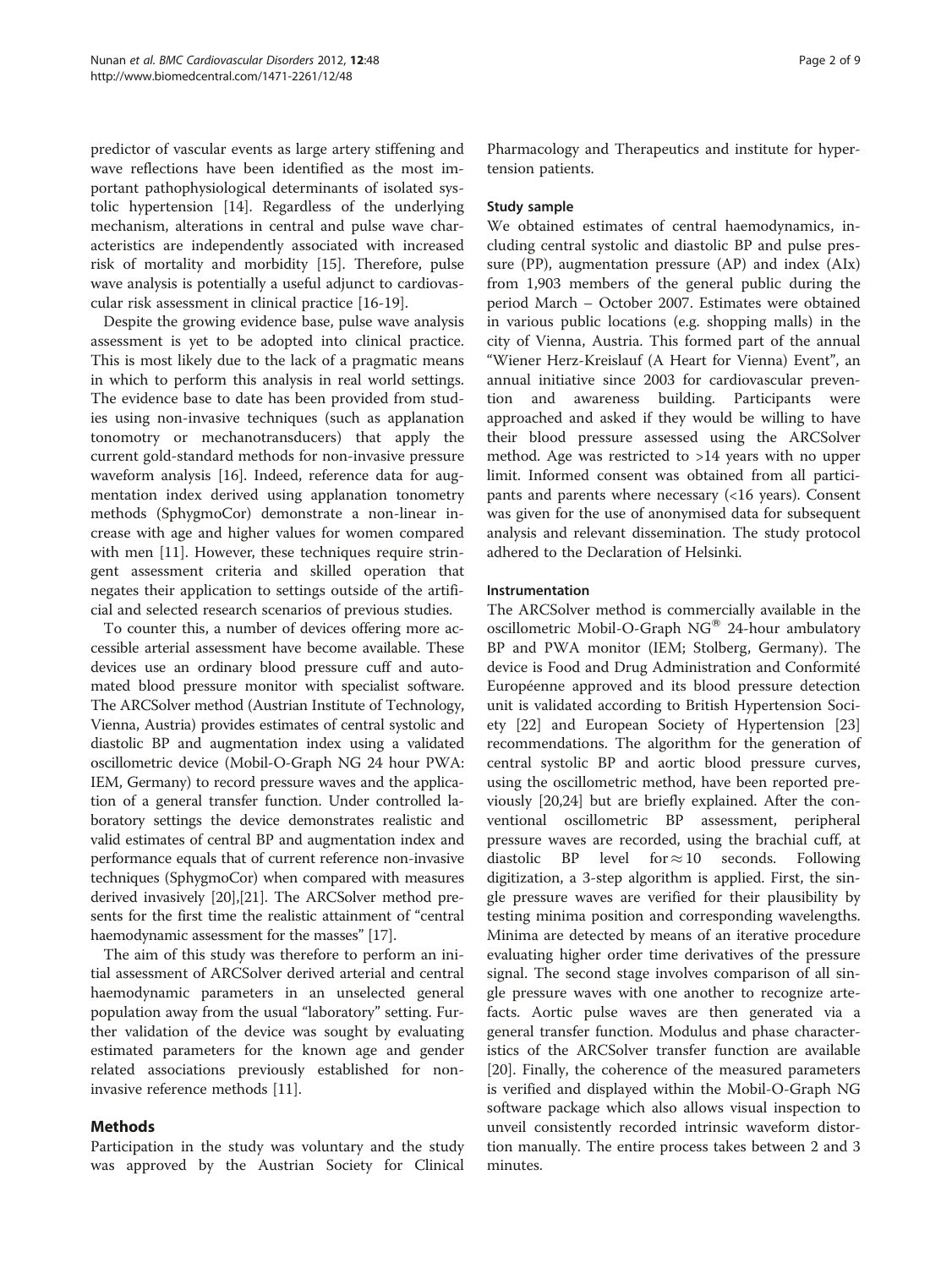#### <span id="page-2-0"></span>Measurement of blood pressure and pulse wave analysis

All recordings were performed in seclusion within a Red Cross "medics" tent by trained paramedics familiarised with the ARCSolver method and standard oscillometric BP measurement procedures. Trained staff instructed each volunteer to sit on a chair with legs uncrossed and feet flat on the floor, and their back resting against the chair backrest. An appropriately-sized blood pressure cuff was then attached to the volunteer's left or right arm. The volunteers arm was then rested on a table placing the cuff at approximately heart level. Participants were given a short rest  $({\sim}5$  minutes) prior to commencement of BP recordings during which time resting heart rate (HR) was recorded. The Mobil-O-Graph first performed a brachial BP recording to determine systolic and diastolic BP. This was followed by a 10-second PWA recording with the cuff inflated at the diastolic BP level.

Mean arterial pressure (MAP) and pulse pressure (PP) were calculated from peripheral systolic and diastolic BP as  $MAP = diastolic BP + 0.4(systolic BP - diastolic BP)$ [[25\]](#page-8-0) and  $PP = systolic BP - diastolic BP$ . The ratio of

peripheral to central PP was used to provide PP amplification. Finally, a cut-off of 120 mmHg was used to determine an erroneous peripheral diastolic BP reading. Measurements of pulse wave velocity from the ARCSolver method are undergoing validation against invasive and non-invasive reference standard techniques. For this reason, data are only presented for measures of central haemodynamics and augmentation for which validation data have been published [\[20,26\]](#page-8-0).

# Statistical analysis

We performed descriptive analyses using PASW (formally SPSS) statistics software (Version 18) and present data graphically, analysed according to age-specific and gender groups. We compared data in the present study with published data obtained from non-invasive reference methods (e.g. SphygmoCor). We categorised the sample into age deciles (<30, 30-39, 40-49, 50-59, 60-69, 70-79, >79) and BP categories (optimal, <120/80; normal, >120/80 to <130/85; high normal, >130/85 to <140/ 90; Grade I hypertension,  $\geq$ 140/90 to <160/100; and

|  | Table 1 Participant characteristics and seated haemodynamic parameters by age for males (M) and females (F) |
|--|-------------------------------------------------------------------------------------------------------------|
|--|-------------------------------------------------------------------------------------------------------------|

| Decile parameter      |        | $30$ yrs             | 30-39 yrs             | 40-49 yrs              | 50-59 yrs              | 60-69 yrs              | 70-79                 | >80                   | <b>ANOVA</b> |           |                   |
|-----------------------|--------|----------------------|-----------------------|------------------------|------------------------|------------------------|-----------------------|-----------------------|--------------|-----------|-------------------|
|                       | М<br>F | $n = 51$<br>$n = 81$ | $n = 96$<br>$n = 108$ | $n = 138$<br>$n = 127$ | $n = 181$<br>$n = 193$ | $n = 151$<br>$n = 281$ | $n = 87$<br>$n = 161$ | $n = 35$<br>$n = 103$ | Age          |           | Gender Age*gender |
| psystolic BP (mm Hg)  | M      | $128 \pm 14$         | $127 \pm 17$          | $132 \pm 18$           | $136 \pm 22$           | $140 \pm 21$           | $145 \pm 23$          | $145 \pm 27$          | < 0.001      | 0.003     | 0.002             |
|                       | F      | $116 \pm 15$         | $117 \pm 18$          | $128 \pm 21$           | $133 \pm 19$           | $141 \pm 20$           | $145 \pm 21$          | $147 \pm 23$          |              |           |                   |
| pdiastolic BP (mm Hg) | M      | $72 \pm 10$          | $77 \pm 11$           | $80 \pm 11$            | $80 \pm 13$            | $81 \pm 12$            | $82 \pm 14$           | $76 \pm 13$           | < 0.001      | < 0.001   | 0.004             |
|                       | F      | $67 \pm 9$           | $68 \pm 12$           | $76 \pm 14$            | $76 \pm 12$            | $79 \pm 13$            | $80 \pm 12$           | $78 \pm 13$           |              |           |                   |
| pPP (mm Hg)           | M      | $56 \pm 12$          | $50 \pm 11$           | $52 \pm 12$            | $56 \pm 15$            | $59 \pm 14$            | $63 \pm 17$           | $69 \pm 20$           | < 0.001      | <b>NS</b> | 0.016             |
|                       | F      | $49 \pm 10$          | $49 \pm 12$           | $52 \pm 12$            | $57 + 15$              | $61 \pm 14$            | $65 \pm 16$           | $69 \pm 15$           |              |           |                   |
| MAP (mm Hg)           | M      | $90 \pm 10$          | $93 \pm 17$           | $97 \pm 12$            | $99 \pm 15$            | $101 \pm 14$           | $103 \pm 16$          | $99 \pm 17$           | < 0.001      | < 0.001   | < 0.001           |
|                       | F      | $83 \pm 10$          | $84 \pm 13$           | $93 \pm 16$            | $95 \pm 13$            | $100 \pm 14$           | $101 \pm 13$          | $101 \pm 15$          |              |           |                   |
| csystolic BP (mm Hg)  | M      | $111 \pm 12$         | $114 \pm 17$          | $120 \pm 17$           | $124 \pm 20$           | $129 \pm 21$           | $134 \pm 23$          | $132 \pm 27$          | < 0.001      | 0.021     | 0.011             |
|                       | F.     | $102 \pm 14$         | $105 \pm 17$          | $116 \pm 20$           | $122 \pm 18$           | $130 \pm 20$           | $134 \pm 20$          | $135 \pm 23$          |              |           |                   |
| cPP (mm Hg)           | M      | $37 \pm 8$           | $35 \pm 9$            | $38 \pm 11$            | $42 \pm 13$            | $46 \pm 13$            | $50 \pm 14$           | $54 \pm 18$           | < 0.001      | <b>NS</b> | <b>NS</b>         |
|                       | F      | $33 \pm 8$           | $35 \pm 10$           | $38 \pm 10$            | $44 \pm 12$            | $48 \pm 13$            | $52 \pm 14$           | $55 \pm 14$           |              |           |                   |
| PP Amp (ratio)        | M      | $1.52 \pm 0.17$      | $1.42 \pm 0.14$       | $1.39 \pm 0.15$        | $1.35 \pm 0.14$        | $1.29 \pm 0.12$        | $1.28 \pm 0.13$       | $1.29 \pm 0.14$       | < 0.001      | 0.001     | <b>NS</b>         |
|                       | F.     | $1.47 \pm 0.16$      | $1.40 \pm 0.12$       | $1.37 \pm 0.12$        | $1.32 \pm 0.11$        | $1.29 \pm 0.11$        | $1.26 \pm 0.12$       | $1.27 \pm 0.12$       |              |           |                   |
| $AP$ (mmHg)           | M      | 6±4                  | 7±5                   | 9±6                    | $11 \pm 7$             | $14 \pm 8$             | $15 \pm 8$            | $16 \pm 10$           | < 0.001      | < 0.001   | <b>NS</b>         |
|                       | F      | $8 \pm 5$            | $10 \pm 6$            | $11 \pm 5$             | $15 \pm 7$             | $18 \pm 9$             | $20 \pm 10$           | $20 \pm 9$            |              |           |                   |
| Alx $(%)$             | M      | $14 \pm 10$          | $20 \pm 10$           | $23 \pm 10$            | $25 \pm 10$            | $29 \pm 10$            | $28 \pm 10$           | $28 \pm 11$           | < 0.001      | < 0.001   | <b>NS</b>         |
|                       | F      | $23 \pm 11$          | $28 \pm 9$            | $29 \pm 8$             | $33 \pm 9$             | $35 \pm 10$            | $36 \pm 10$           | $35 \pm 11$           |              |           |                   |
| HR (beats/min)        | M      | $74 \pm 12$          | $73 \pm 12$           | $73 \pm 11$            | $75 \pm 11$            | $77 \pm 12$            | $75 \pm 13$           | $77 \pm 14$           | 0.009        | <b>NS</b> | <b>NS</b>         |
|                       | F      | $75 \pm 12$          | $74 \pm 11$           | $75 \pm 12$            | $75 \pm 11$            | $77 \pm 14$            | $77 \pm 12$           | $76 \pm 13$           |              |           |                   |

Data are mean ± SD. ANOVA columns represent results from the two-way analysis of variance for age and gender including the interaction term.

AP = augmentation pressure; Alx = augmentation index; cPP = central pulse pressure; csystolic BP = central systolic blood pressure; HR = heart rate; MAP = mean arterial pressure; pdiastolic BP = peripheral diastolic blood pressure; PP Amp = pulse pressure amplitude; pPP = peripheral pulse pressure; psystolic BP = periphera systolic blood pressure.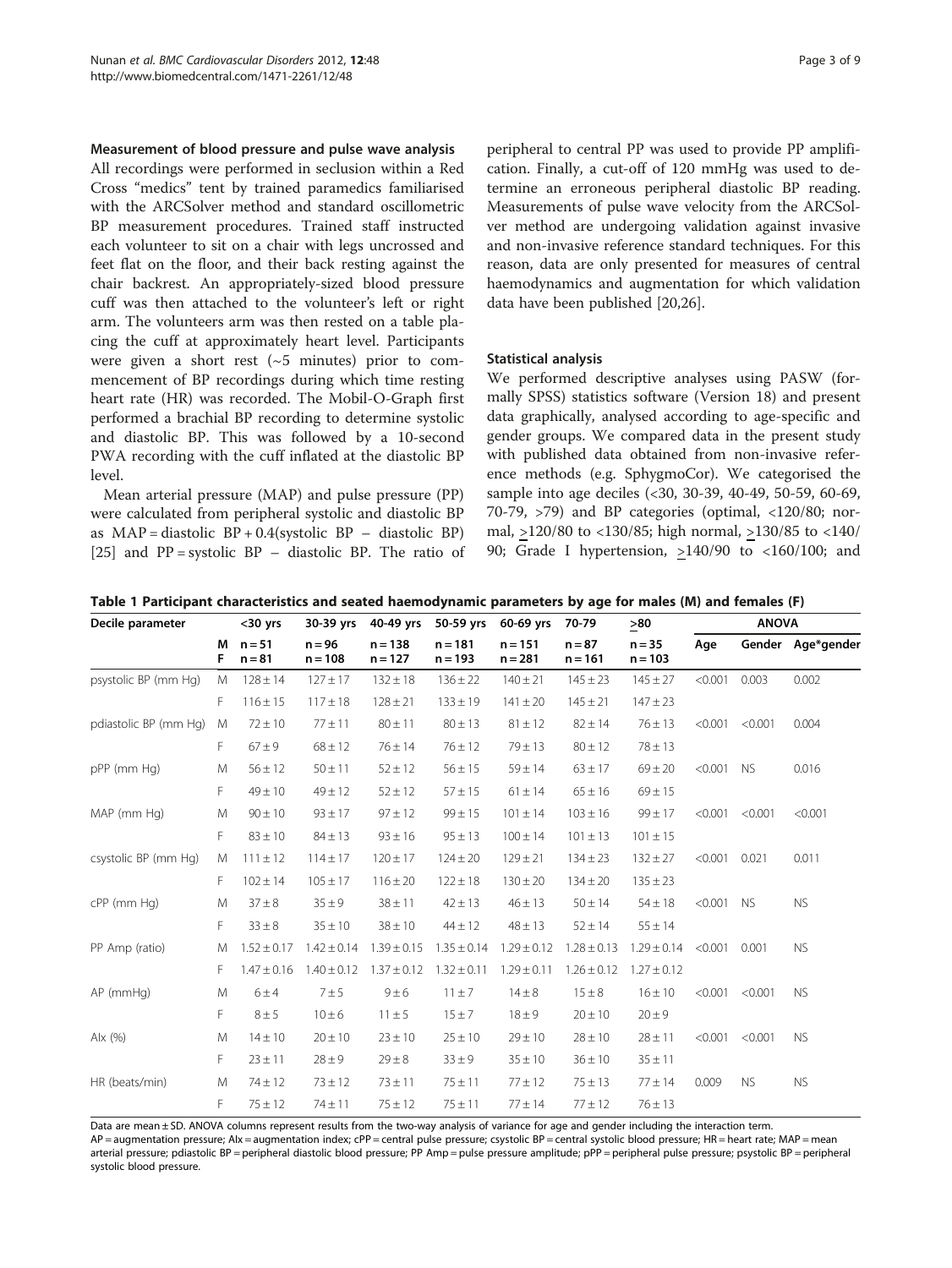Grade II/III hypertension, >160/100 mmHg), accommodating those used in comparative studies [[11](#page-8-0)],[[25\]](#page-8-0).

All parameter values in categories according to age and grade of hypertension are given as mean and standard deviation. We assessed differences between and within groups using analysis of variance (ANOVA) and independent *t*-tests respectively. Associations were assessed using Pearson's correlation. Significance was set at an alpha of 0.05. We examined data for face validity with established age and gender associations in the whole sample dataset and separately in a sample of participants with a systolic BP <140 mmHg (i.e. normotensive) as in previous studies [\[11,25\]](#page-8-0).

# Results

The average values for seated haemodynamic parameters in all volunteers (i.e. with a peripheral systolic BP above and below 140 mmHg) are presented in Table [1](#page-2-0), grouped by gender and decade of age. Data from 110 participants were excluded due to missing or erroneous values with analysis therefore performed on data from 1,793 volunteers. The sample consisted of 739 (41 %) males with a mean age of 54 years (range 14 to 95) and 1,054 females with a mean age of 57 years (range 14 to 99).

#### Central haemodynamic parameters

Men and women demonstrated a similar increase in peripheral systolic blood pressure with age, whereas diastolic blood pressure increased to approximately 50 years and then plateaued. As a result, peripheral PP widened from 50 years onward with differences between men and women in the manner ( $p = 0.016$ , ANOVA gender by age) but not magnitude ( $p = 0.96$ , ANOVA gender) of change. Central systolic blood pressure demonstrated similar changes with age as those observed for peripheral systolic blood pressure (Figures [1](#page-4-0) and [2](#page-4-0)). There were no differences between men and women in the manner or magnitude of change in central PP ( $p = 0.19$  and 0.34, ANOVA, gender by age and gender respectively). The overall result was a non-linear decrease in PP amplification with age that was more marked in volunteers under 50 years (Figures [1](#page-4-0) and [2](#page-4-0)). Within all age groups, PP amplification was significantly higher in males than in females (p < 0.001, ANOVA).

Performing the above analysis in volunteers with a peripheral systolic BP <140 (i.e. normotensive) revealed similar findings except increases with age were not as marked and women demonstrated a marginally greater increase in central PP compared with men  $(p = 0.03,$ ANOVA, Table [2\)](#page-5-0).

#### Augmentation parameters

Both AP and AIx were significantly and positively correlated with age for both men  $(r = 0.37, p < 0.001)$  and women (0.35,  $p < 0.001$ ), with values higher in women compared with men on average (RR 1.32; 95 % CI 1.18 to 1.48,  $p < 0.001$ ) and in each decile of age ( $p < 0.001$ , ANOVA, Table [1\)](#page-2-0). For both men and women the changes in AP with age were linear. Changes in AIx were non-linear, with a higher inter-decile increase in those under 50 years of age (Figure [3\)](#page-6-0).

Figure [4](#page-6-0) shows there was a significant effect of blood pressure group on augmentation index (p < 0.001, ANOVA). Post hoc analysis revealed those with a Grade I hypertensive systolic BP had a significantly higher augmentation index compared to optimal  $(p < 0.001)$  and normal  $(p < 0.001)$  BP groups. Those with Grade II/III hypertension had a significantly higher augmentation index than volunteers in any other group  $(p < 0.001)$ .

# **Discussion**

The aims of this study were to determine if estimates of central haemodynamics and augmentation parameters could demonstrate known associations with age and gender when obtained from an oscillometric device and if these measures were robust to a "real world" scenario. The results show that oscillometric derived estimates demonstrate the same characteristic age and gender associations observed in broadly similar populations using reference standard non-invasive techniques under controlled conditions. Combined with data that demonstrate accurate estimates from the device under laboratory conditions [[20](#page-8-0),[21](#page-8-0)], these findings indicate that it is now feasible to derive estimates of central haemodynamics and augmentation index outside the laboratory setting and scenario.

The importance of central measures of BP and arterial stiffness stems from evidence of a strong prediction of adverse events in both general and diseased populations. A recent review of 11 longitudinal studies in 5,648 subjects identified a 9 % increase in the risk of a cardiovascular event for every 10 mmHg increase in central BP [\[15\]](#page-8-0). An increase of central pulse pressure by 10 mmHg was associated with a 14 % increase in the risk of a CV event. Finally, an increase in augmentation index of 10 % was associated with a 32 % increase in risk of a cardiovascular event and increased the risk of death from all causes by 38 % [[15](#page-8-0)]. Additional analysis of five papers looked at the predictive power of central pressures versus that of peripheral pressures. Whilst no difference for systolic BP was observed, there was a trend for central PP to be more predictive than peripheral PP ( $p = 0.057$ ) [[15](#page-8-0)].

Data for central haemodynamic and augmentation parameters are presented in a format that allows direct comparison with those from the study of McEniery et al [[11\]](#page-8-0) and to our knowledge these are the first data to confirm their findings. In their 2005 study, the authors demonstrated a distinct non-linear association between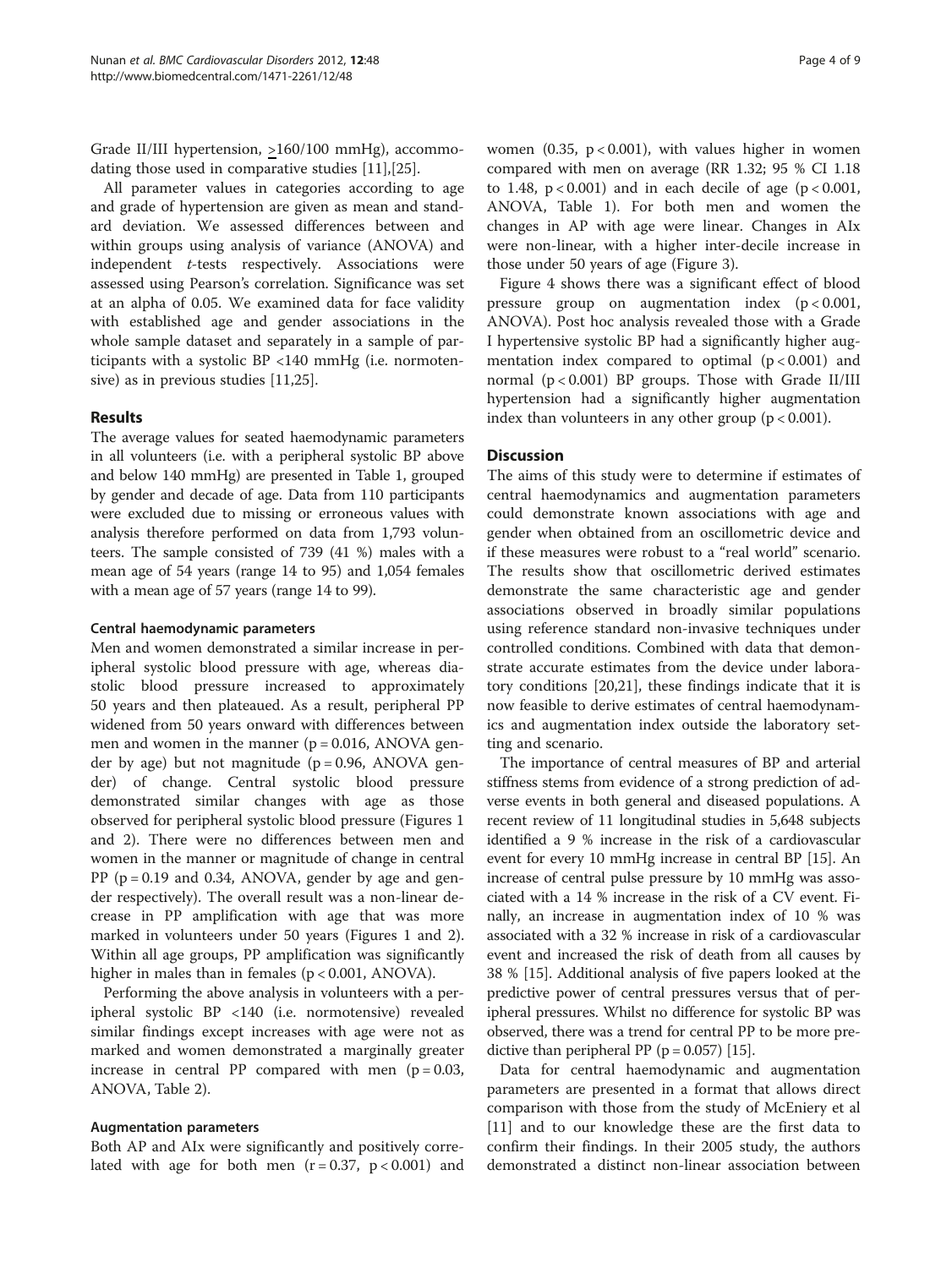<span id="page-4-0"></span>

age and augmentation index in a large cohort of normotensive adults [\[11](#page-8-0)]. The authors reported a greater agerelated change in younger people (<50 years) compared with their older counterparts and suggest that augmentation index may provide a more sensitive marker of arterial aging in this age group. In over 50 year olds, a linear association across all age groups with central systolic BP differed to a marked increase in peripheral systolic BP.

We wanted to demonstrate whether data from a new brachial cuff-based method would mimic data obtained

by McEniery [[11\]](#page-8-0) thus indicating the feasibility of wide scale clinical adoption of central BP and augmentation parameters. We observed non-linear age-related changes in augmentation index similar to those of McEniery [\[11](#page-8-0)]. In both men and women, augmentation index increased with age until approximately 50-60 years of age, after which a levelling off is seen. Moreover, females demonstrated higher values for augmentation index for each decade of age. Linear associations between age and central systolic BP and AP were also observed. Therefore age and gender associations with measures of central

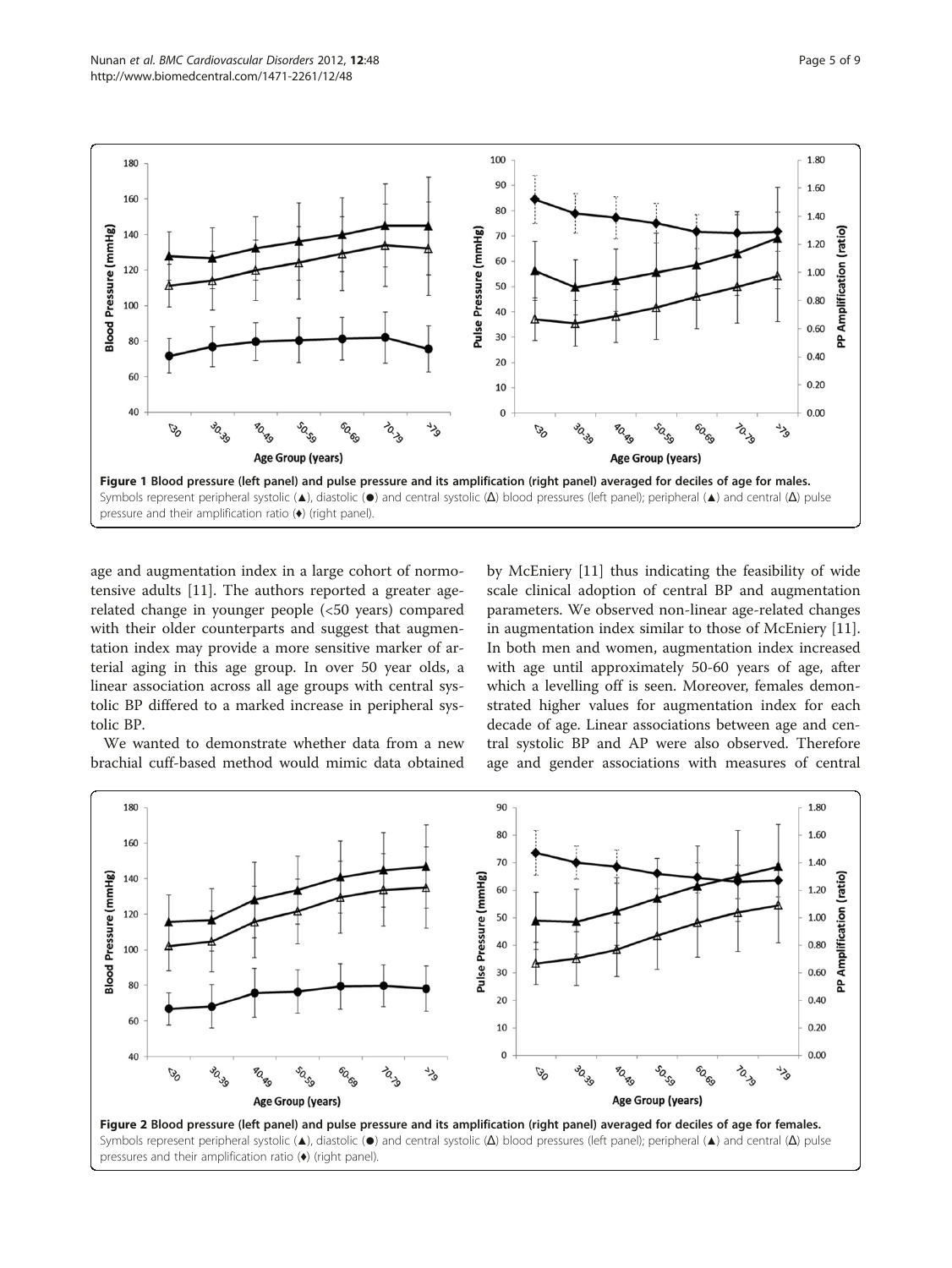| Decile parameter      |        | $30$ yrs             | 30-39 yrs            | 40-49 yrs             | 50-59 yrs              | 60-69 yrs             | 70-79                | >80                  | <b>ANOVA</b> |           |                   |
|-----------------------|--------|----------------------|----------------------|-----------------------|------------------------|-----------------------|----------------------|----------------------|--------------|-----------|-------------------|
|                       | М<br>F | $n = 42$<br>$n = 74$ | $n = 73$<br>$n = 95$ | $n = 100$<br>$n = 91$ | $n = 105$<br>$n = 128$ | $n = 77$<br>$n = 129$ | $n = 35$<br>$n = 64$ | $n = 18$<br>$n = 35$ | Age          |           | Gender Age*gender |
| psystolic BP (mm Hg)  | M      | $123 \pm 10$         | $119 \pm 10$         | $123 \pm 10$          | $121 \pm 11$           | $124 \pm 12$          | $124 \pm 12$         | $122 \pm 14$         | < 0.001      | 0.001     | < 0.001           |
|                       | F.     | $113 \pm 12$         | $111 \pm 11$         | $118 \pm 12$          | $123 \pm 12$           | $123 \pm 11$          | $124 \pm 11$         | $122 \pm 12$         |              |           |                   |
| pdiastolic BP (mm Hg) | M      | $70 \pm 9$           | $73 \pm 8$           | $76 \pm 8$            | $74 + 9$               | $74 + 9$              | $72 \pm 10$          | $68 \pm 10$          | < 0.001      | < 0.001   | 0.01              |
|                       | F.     | $66 \pm 8$           | $65 \pm 9$           | $70 \pm 10$           | $73 \pm 10$            | $71 \pm 10$           | $72 \pm 9$           | $67 \pm 9$           |              |           |                   |
| pPP (mm Hg)           | M      | $53 \pm 10$          | $46 \pm 8$           | $47 \pm 8$            | $47 \pm 8$             | $49 + 9$              | $50 \pm 8$           | $53 \pm 9$           | < 0.001      | <b>NS</b> | < 0.001           |
|                       | F      | $47 + 9$             | $46 \pm 9$           | $48 \pm 8$            | $50 \pm 9$             | $52 \pm 10$           | $52 \pm 10$          | $54 \pm 9$           |              |           |                   |
| MAP (mm Hg)           | M      | $88 \pm 8$           | $88 \pm 8$           | $91 \pm 8$            | $90 \pm 9$             | $91 \pm 9$            | $90 \pm 10$          | $86 \pm 10$          | < 0.001      | < 0.001   | < 0.001           |
|                       | F      | $81 \pm 9$           | $81 \pm 9$           | $86 \pm 10$           | $89 \pm 10$            | $89 \pm 9$            | $90 \pm 8$           | $85 \pm 9$           |              |           |                   |
| csystolic BP (mm Hg)  | M      | $108 \pm 9$          | $107 + 9$            | $111 \pm 9$           | $110 \pm 11$           | $113 \pm 12$          | $113 \pm 14$         | $112 \pm 15$         | < 0.001      | 0.002     | < 0.001           |
|                       | F.     | $100 \pm 11$         | $100 \pm 11$         | $106 \pm 12$          | $112 \pm 12$           | $113 \pm 11$          | $114 \pm 11$         | $111 \pm 11$         |              |           |                   |
| cPP (mm Hg)           | M      | $35 + 7$             | $32 \pm 7$           | $34 \pm 6$            | $34 \pm 7$             | $38 \pm 8$            | $39 \pm 8$           | $41 \pm 7$           | < 0.001      | 0.03      | 0.006             |
|                       | F      | $32 \pm 6$           | $33 \pm 7$           | $35 \pm 7$            | $38 \pm 8$             | $40\pm8$              | $40 \pm 8$           | $42 \pm 8$           |              |           |                   |
| PP Amp (ratio)        | M      | $1.52 \pm 0.18$      | $1.44 \pm 0.14$      | $1.39 \pm 0.12$       | $1.37 \pm 0.13$        | $1.32 \pm 0.10$       | $1.32 \pm 0.15$      | $1.31 \pm 0.12$      | < 0.001      | 0.004     | <b>NS</b>         |
|                       | F.     | $1.48 \pm 0.17$      | $1.40 \pm 0.12$      | $1.38 \pm 0.12$       | $1.33 \pm 0.11$        | $1.31 \pm 0.10$       | $1.30 \pm 0.11$      | $1.30 \pm 0.11$      |              |           |                   |
| $AP$ (mmHg)           | M      | 5±4                  | 6±4                  | $8 \pm 4$             | $8 \pm 4$              | 9±4                   | $10 \pm 6$           | $11 \pm 5$           | < 0.01       | < 0.001   | <b>NS</b>         |
|                       | F      | $8 \pm 5$            | $9 \pm 4$            | $10 \pm 4$            | $12 \pm 5$             | $12 \pm 5$            | $13 \pm 6$           | $14 \pm 6$           |              |           |                   |
| Alx $(%)$             | M      | $15 \pm 10$          | $19 + 10$            | $22 \pm 10$           | $23 \pm 10$            | $26 \pm 8$            | $26 \pm 11$          | $25 \pm 11$          | < 0.001      | < 0.001   | <b>NS</b>         |
|                       | F      | $23 \pm 11$          | $28 \pm 9$           | $29 \pm 9$            | $32 \pm 9$             | $33 \pm 9$            | $33 \pm 10$          | $33\pm11$            |              |           |                   |
| HR (beats/min)        | M      | $72 \pm 10$          | $72 \pm 11$          | $71 \pm 10$           | $75 \pm 11$            | $78 \pm 12$           | $76 \pm 13$          | $76 \pm 14$          | 0.03         | <b>NS</b> | <b>NS</b>         |
|                       | F      | $75 \pm 13$          | $74 \pm 11$          | $75 \pm 13$           | $75 + 11$              | $77 \pm 14$           | $76 \pm 13$          | $75 \pm 14$          |              |           |                   |

<span id="page-5-0"></span>Table 2 Participant characteristics and seated haemodynamic parameters by age for normotensive males (M) and females (F)

Data are mean ± SD. ANOVA columns represent results from the two-way analysis of variance for age and gender including the interaction term.

AP = augmentation pressure; Alx = augmentation index; cPP = central pulse pressure; csystolic BP = central systolic blood pressure; HR = heart rate; MAP = mean arterial pressure; pdiastolic BP = peripheral diastolic blood pressure; PP Amp = pulse pressure amplitude; pPP = peripheral pulse pressure; psystolic BP = peripheral

systolic blood pressure.

haemodynamics and augmentation parameters obtained using the commercially available oscillometric device mirror those observed for measures obtained using current reference standard techniques under more strict and controlled settings.

Similar outcomes were observed when analysis was performed in normotensive (systolic BP < 140 mmHg) participants only (Table 2) and indicates that age and gender associations observed for augmentation index are not restricted to individuals with a normal blood pressure but should also be observed in patients with a BP  $\geq$ 140 mmHg. Combined with the recent presentation of data validating against invasive standard measures (catheter at the ascending aorta) [\[26\]](#page-8-0), the oscillometric device affords estimates that are both robust and feasible in community based settings. We recommend that the Mobil-O-Graph device with ARCSolver method is ready for adoption into large cohort studies and trials for the assessment of central BP and augmentation parameters.

Our study is not without its limitations and many questions remain unanswered. Whilst we have demonstrated known age and gender associations for parameters derived from the oscillometric device, we have not demonstrated similar values for all parameters across all age groups compared with those from reference standard and other non-invasive techniques. This is particularly true for measures of augmentation index in younger participants (e.g. < 30 years of age). We were not able to assess statistically the nature of the systematic overestimation of augmentation index. Validation studies have demonstrated the ARCSolver method provides accurate estimates that are within recommended acceptable limits when compared to gold-standard invasive [\[21\]](#page-8-0) and reference non-invasive [[20,21](#page-8-0)] derived estimates. However, for measures of augmentation index, the standard deviation between ARCSolver and estimates from the SphygmoCor device was 7.9 % [[20](#page-8-0)]. This suggests augmentation index estimated in the same person by the two devices may differ by as much as 31 %. Applying this value in the present study, observed values of between 6 % and 8 % higher in men and women aged 30 to 39 and 5 % and 4 % lower in men and women aged >79 years compared with published data [\[11\]](#page-8-0) could be explained by device variation. These differences in AIx observed in comparison studies may be explained by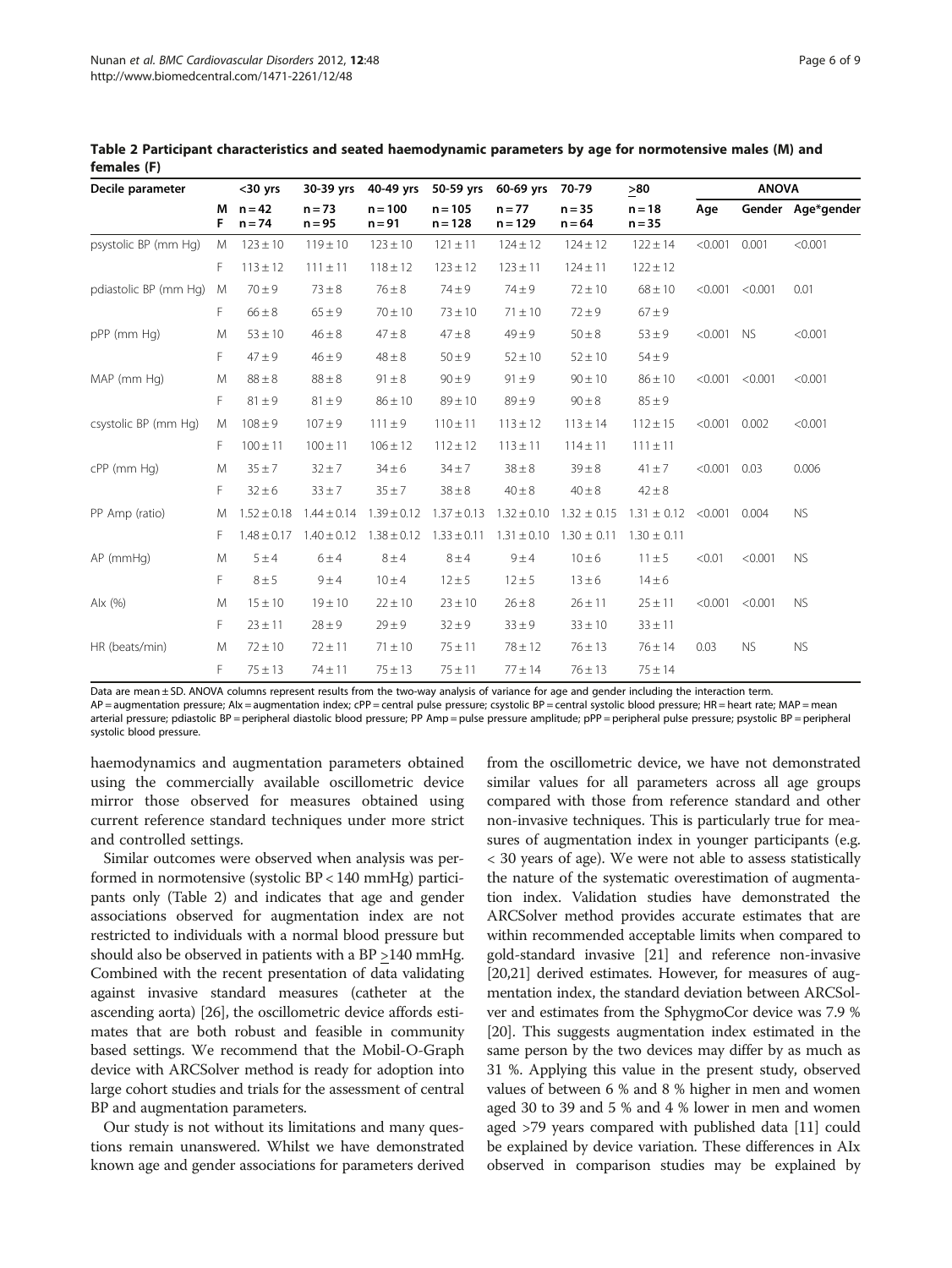<span id="page-6-0"></span>

differences in sampling rates (e.g. the cuff-based method has a resonant frequency around 60 Hz) and algorithms to determine inflection point of the pressure wave (cuff method uses the  $4<sup>th</sup>$  derivative rule, the algorithm for the SphygmoCor is not in the public domain). It is also likely that the two methods adopt differing averaging procedures. It is important to note, however, that the reference non-invasive methods themselves (e.g. SphygmoCor) display a degree of error when compared to invasive measures [[27](#page-8-0)] and therefore neither method provides a "true" measurement of augmentation index (which can only be obtained via invasive catheterisation).

More pragmatic factors offer additional explanation for the observed discrepancies. The smaller sample size of the present study meant small group sizes in some cases (e.g. male,  $>79$  years, BP <140 mmHg, n = 11). For this reason we decided not to include certain groups that were presented in the comparison studies. For example, McEniery et al [\[11](#page-8-0)] included separate groups for male and female subjects <20 years of age. In our study such grouping would have presented with only 10 and 18 eligible participants respectively. The grouping of all individuals under the age of 30 may reflect the higher values for augmentation index observed compared to previous data. This finding is emphasised by the fact that discrepancies are smaller between the directly comparable groups (e.g. 30 to 39, 40 to 49 etc) and lower values were observed when younger age groups (<20 years) were assessed (data not shown). A larger cohort of participants <20 and <30 years of age would allow for a better comparison of values for AIx and also the age associated change in central and peripheral BP for these age groups.

Comparison studies included only "healthy" subjects in their reference group, identified as those with no concomitant medical conditions (e.g. diabetes, heart disease, obesity) [[11](#page-8-0)]. Whilst we could control for hypertension

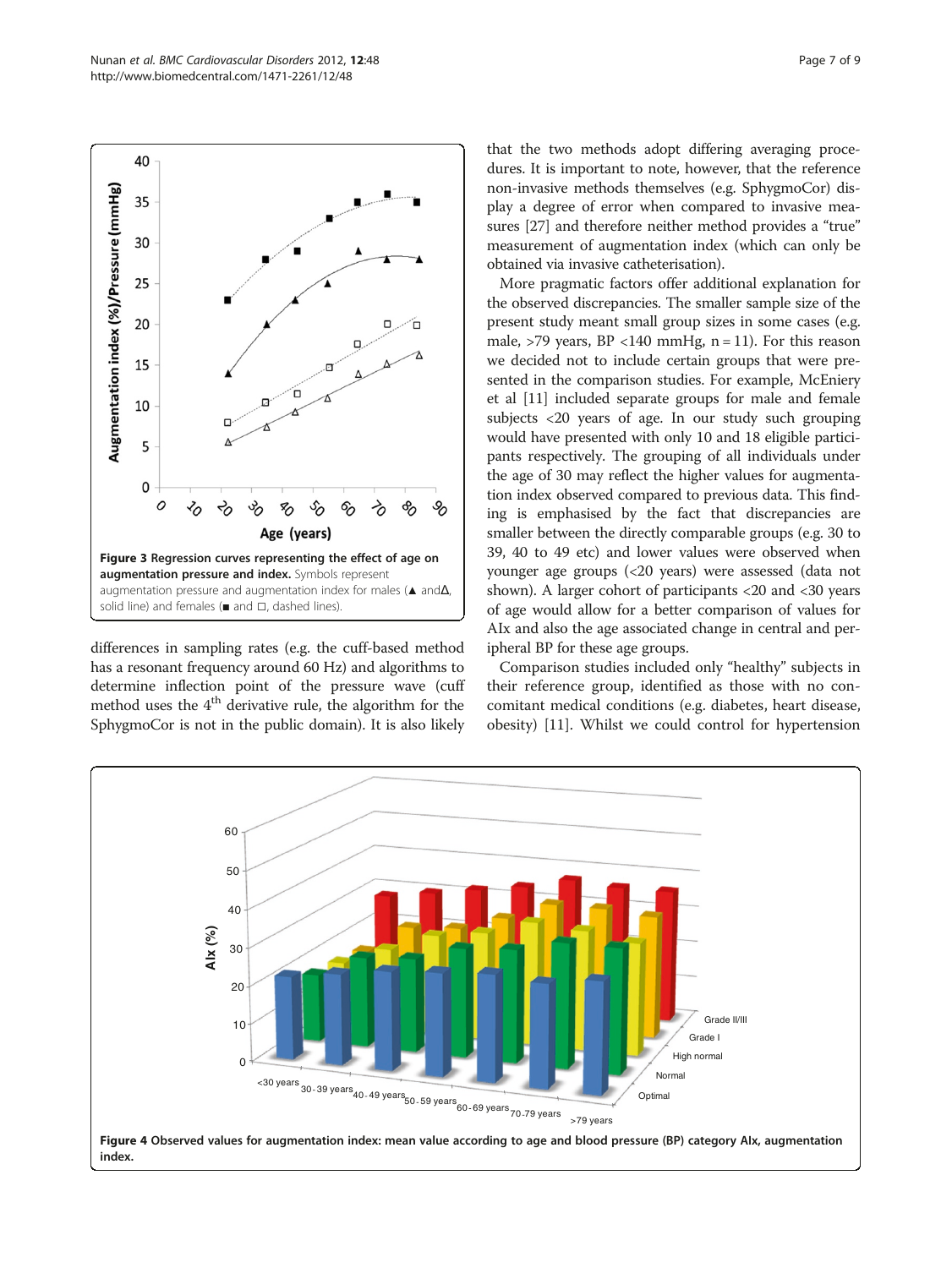<span id="page-7-0"></span>and other estimated parameters (e.g. systolic/diastolic BP, PP, MAP) we could not however control for participant characteristics in the same manner. The implications in terms of observed discrepancies are important particularly when factors such as height, weight, dyslipidaemia and smoking have been shown to significantly influence measures of central haemodynamics and arterial stiffness [[25\]](#page-8-0). However, inclusion of these factors is more likely to improve upon, rather than detract from, our observed findings.

We report missing/erroneous values for 110 participants (5.8 %). However, we do not feel that this number reflects the true error rate with the device but is a reflection of our protocol design. Participants were approached in a community setting (shopping centre) and assessed in that same setting within 10-minutes of volunteering for the study. As a result, we believe that for some patients the scenario in which they were placed may have resulted in a raised BP and produced an erroneous diastolic BP of over 120 mmHg. This occurred in 29 participants or 1.5 % of the sample. Missing readings for cBP and AIx were reported in a further 81 participants (4.3 %). These reflected an inability to record a suitable quality pressure wave on the first attempt and where a second attempt was not possible (i.e. due to time constraints, participant unwillingness). In practice, however, a repeat attempt is likely to be possible and therefore the missing readings observed here are unlikely to be as high in other settings (e.g. clinical practice). For reasons described we performed only one peripheral BP assessment prior to pulse wave assessments. In clinical practice it is recommended the average of two measures is used to determine office BP [\[27\]](#page-8-0). In our study, however, we are aggregating values across groups and assessing distribution of mean values as opposed to assessing individual values for clinical decisions. Any inaccuracies in individual values are likely to be negated by regression toward the mean. Likewise, in clinical practice where individual data are required, two peripheral BP assessments can be performed in accordance with current guidelines.

Normotensive individuals were identified based on their peripheral BP as measured within the study and using the systolic BP determined from the oscillometric device. Thus, it is likely that a number of individuals presenting with a BP > 140 mmHg could have had artificially inflated values (white coat hypertension). It is also possible that a number of individuals with hypertension would have been missed (masked hypertension). The fact that only one peripheral BP assessment per participant was performed may also further confound these two factors. This may therefore present a markedly different population to the "normotensive" cohort of McEniery et al, in which all participants underwent a clinical diagnosis of hypertension.

# Conclusions

We present for the first-time non-invasive estimation of central blood pressure and arterial stiffness parameters from a commercially available, validated automated oscillometric device in a large community-based population and under deliberately robust settings. Measures of central blood pressure and pressure wave augmentation comply with known age and sex associations previously observed from reference non-invasive techniques. Estimates from more controlled settings (e.g. primary care) and with additional demographic parameters is warranted, particular to identify those factors influencing central haemodynamic and arterial stiffness parameters. Whilst the utility of arterial assessment at the primary care level becomes realised, this must be accompanied by concomitant clinician knowledge and understanding of their meaning and clinical significance.

#### Competing interests

SW and CCM are inventors of a patent which is partly used in ARCSolver. There are no other competing of interest.

#### Authors' contributions

DN constructed the concept of the study, performed the analysis, interpreted the data, drafted the manuscript and approved the final manuscript to be published. SW and BH performed data collection, participated in data analysis and interpretation of data, revised the manuscript for important intellectual content and approved the final manuscript to be published. DL, SF, AW and CH participated in data analysis and interpretation of data, revised the manuscript for important intellectual content and approved the final manuscript to be published. All authors' read and approved the final manuscript.

#### Author's information

This work and its publication was partly supported by a grant of the government of Lower Austria and EFRE, contract number WST3-T-81/015- 2008.

#### Acknowledgments

The investigators gratefully acknowledge the valuable contributions of the study participants and the following individuals: Prof. Dieter Magometschnigg for enabling data collection, Johannes Kropf and Christopher C Mayer for data handling and analysis. Funding for publication costs was through a research grant awarded by the National Institute of Health Research.

#### Author details

<sup>1</sup>Department of Primary Care Health Sciences, University of Oxford, Hythe Bridge St, Oxford, UK. <sup>2</sup>AIT Austrian Institute of Technology GmbH, Donau-City-Straße 1, 1220 Vienna, Austria.

#### Received: 14 December 2011 Accepted: 15 June 2012 Published: 26 June 2012

#### References

- 1. Chobanian AV: Clinical practice. Isolated systolic hypertension in the elderly. N Engl J Med 2007, 357(8):789–796.
- 2. Mancia G, Ferrari A, Gregorini L, Parati G, Pomidossi G, Bertinieri G, Grassi G, di Rienzo M, Pedotti A, Zanchetti A: Blood pressure and heart rate variabilities in normotensive and hypertensive human beings. Circ Res 1983, 53(1):96–104.
- 3. Mancia G, Bombelli M, Lanzarotti A, Grassi G, Cesana G, Zanchetti A, Sega R: Systolic vs diastolic blood pressure control in the hypertensive patients of the PAMELA population. Pressioni Arteriose Monitorate E Loro Associazioni. Arch Intern Med 2002, 162(5):582–586.